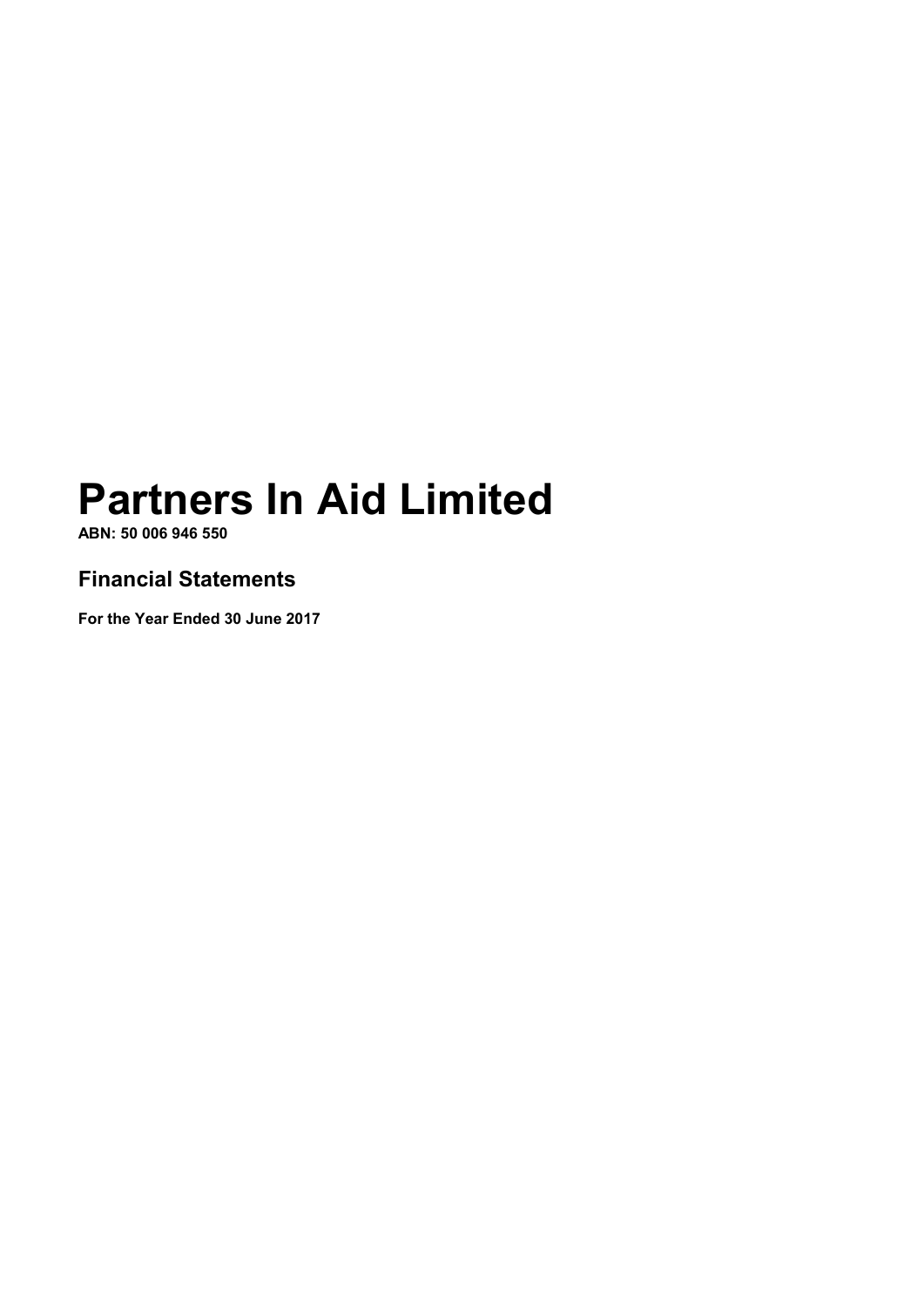ABN: 50 006 946 550

# **Contents**

# For the Year Ended 30 June 2017

|                                                                                                                               | Page |
|-------------------------------------------------------------------------------------------------------------------------------|------|
| <b>Financial Statements</b>                                                                                                   |      |
| Directors' Report                                                                                                             |      |
| Auditor's Independence Declaration under Section 60-40 of the Australian Charities and Not-for-profits<br>Commission Act 2012 | 6    |
| Statement of Profit or Loss and Other Comprehensive Income                                                                    |      |
| <b>Statement of Financial Position</b>                                                                                        | 8    |
| Statement of Changes in Equity                                                                                                | 9    |
| <b>Statement of Cash Flows</b>                                                                                                | 10   |
| Notes to the Financial Statements                                                                                             | 11   |
| Responsible Persons' Declaration                                                                                              | 17   |
| Independent Audit Report                                                                                                      | 18   |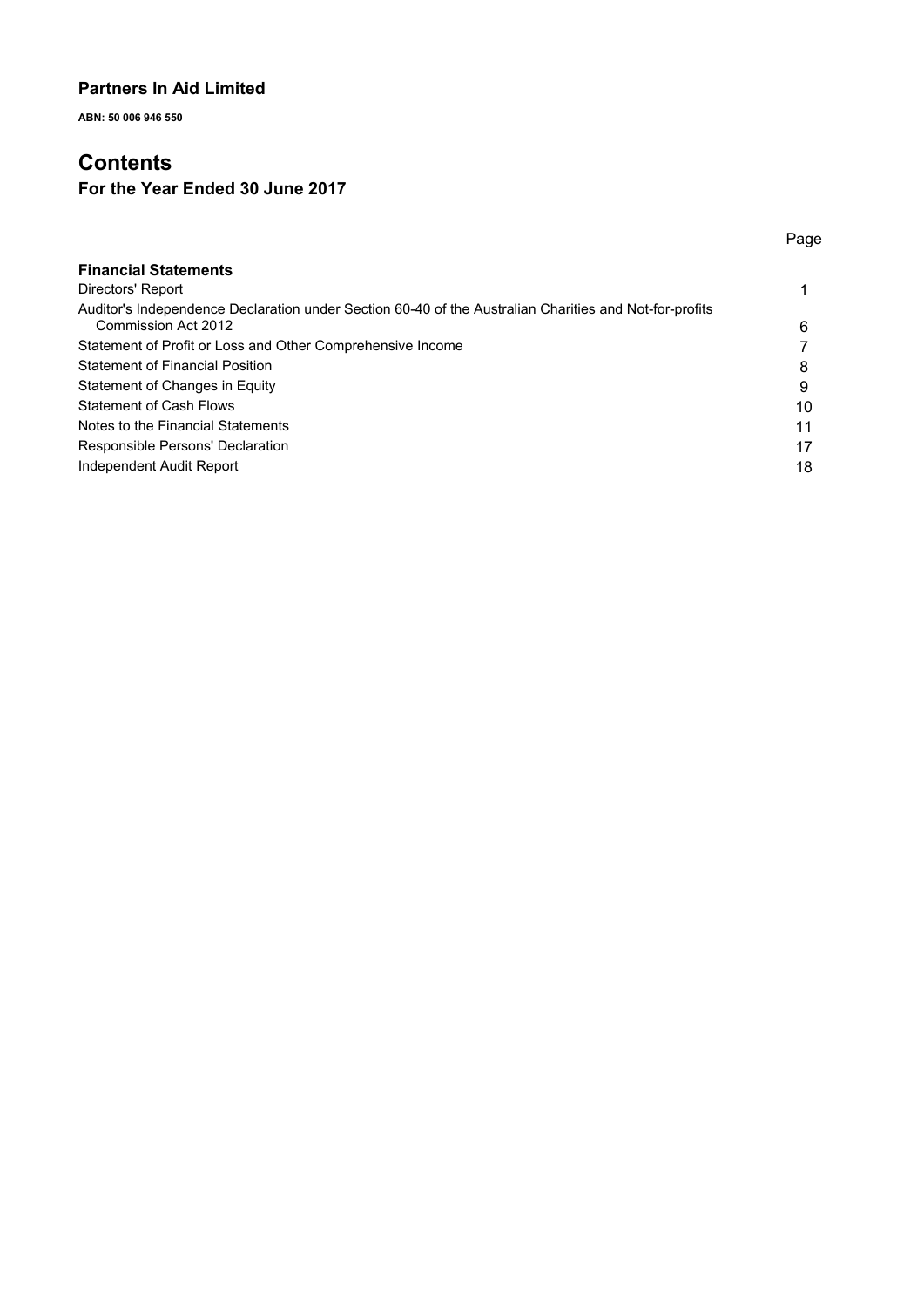ABN: 50 006 946 550

# Directors' Report 30 June 2017

The directors present their report on Partners In Aid Limited for the financial year ended 30 June 2017.

#### **Directors**

| The names of the directors in office at any time during, or since the end of, the year are: |                    |                            |
|---------------------------------------------------------------------------------------------|--------------------|----------------------------|
| <b>Names</b>                                                                                | <b>Position</b>    | Appointed/Resigned         |
| Amanda Stone                                                                                | Chairperson        | Resigned 31 January 2017   |
| Ann-Marie Maltby                                                                            | Deputy Chairperson | Resgined 19 November 2016  |
| Graham Moore                                                                                | Secretary          |                            |
| Andrea Pickering                                                                            | Treasurer          |                            |
| lan Pickering                                                                               |                    |                            |
| Lynette Pickering                                                                           |                    |                            |
| Kristin Aitken                                                                              |                    |                            |
| Cecily Neil                                                                                 | Chairperson        | Appointed 31 January 2017  |
| Daniel Bentley                                                                              |                    | Appointed 19 November 2016 |

Directors have been in office since the start of the financial year to the date of this report unless otherwise stated.

#### Information on directors

The names of each person who has been a director during the year and to the date of this report are:

| Amanda Stone             | Resigned 31 January 2017                                             |
|--------------------------|----------------------------------------------------------------------|
| Qualifications           | Secondary School Teacher                                             |
| Experience               | Board member since 21 February 2008                                  |
| Special responsibilities | Chairperson                                                          |
| Ann-Marie Maltby         | Resgined 19 November 2016                                            |
| Qualifications           | <b>Dentist</b>                                                       |
| Experience               | Board member since 21 May 2005                                       |
| Special responsibilities | Deputy Chairperson                                                   |
| <b>Graham Moore</b>      |                                                                      |
| Qualifications           | Teacher - Environmental Engineering                                  |
| Special responsibilities | Secretary                                                            |
| Andrea Pickering         |                                                                      |
| Qualifications           | Office Manager                                                       |
| Experience               | Board member since 18 October 1996                                   |
| Special responsibilities | Treasurer                                                            |
| Ian Pickering            |                                                                      |
| Qualifications           | Self - Employed Nurseryman                                           |
| Experience               | Board member since 1 October 1992 (previously served as<br>Chairman) |
|                          |                                                                      |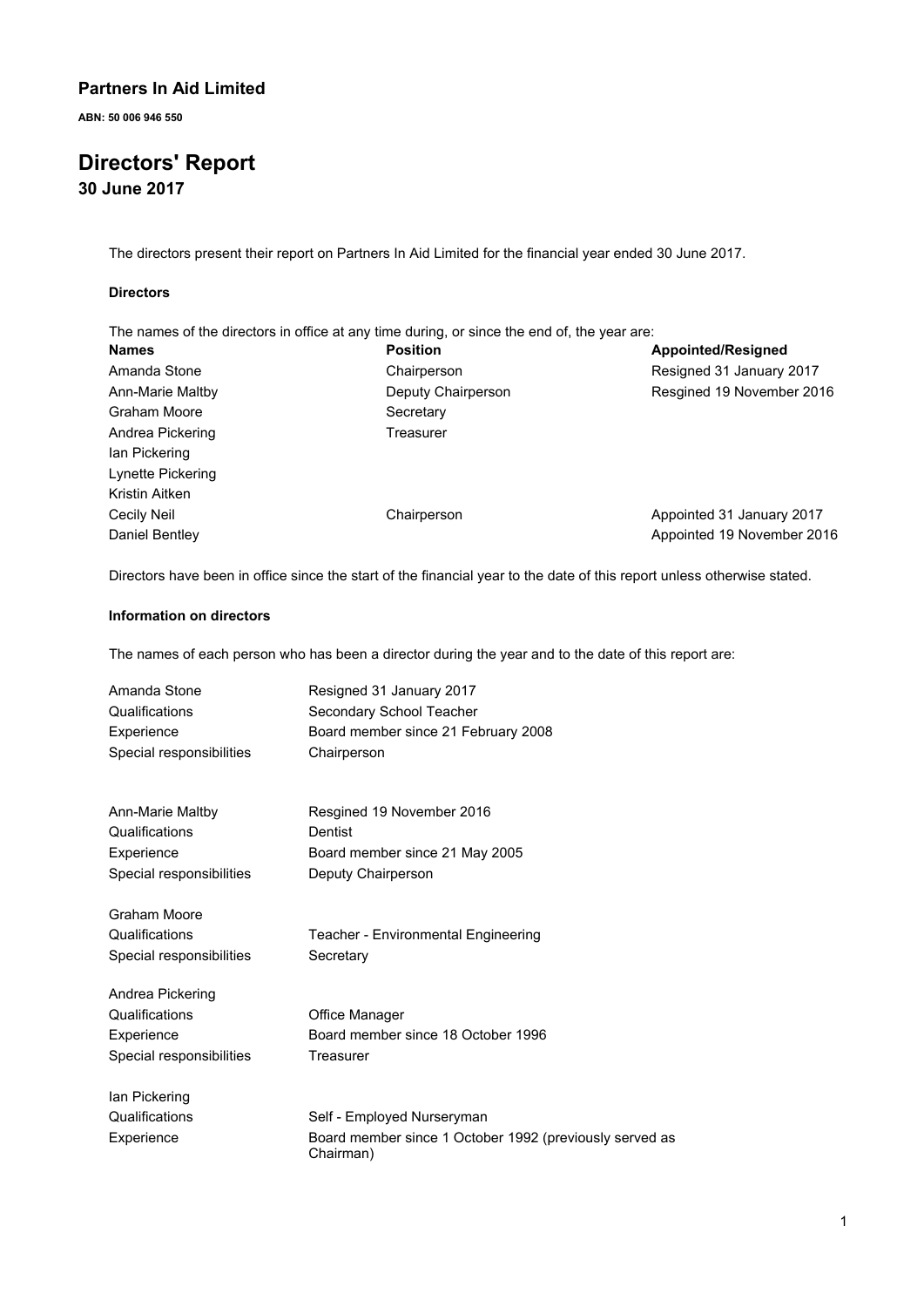ABN: 50 006 946 550

# Directors' Report

30 June 2017

#### Information on directors

| Lynette Pickering        |                                                                                                                                                                                                                         |
|--------------------------|-------------------------------------------------------------------------------------------------------------------------------------------------------------------------------------------------------------------------|
| Qualifications           | Secretary & Office Manager                                                                                                                                                                                              |
| Experience               | Board member since 14 October 1993                                                                                                                                                                                      |
| Kristin Aitken           |                                                                                                                                                                                                                         |
| Qualifications           | Anthropologist, IT Business Analyst                                                                                                                                                                                     |
| Experience               | Board member since 21 February 2008                                                                                                                                                                                     |
| Cecily Neil              | Appointed 31 January 2017                                                                                                                                                                                               |
| Qualifications           | Bachelor - Geography, Indonesian and Malaysian Studies, Masters<br>degree - Sociology, Doctor of Philosophy - Labor and Industrial<br>Relations                                                                         |
| Experience               | She has worked in various academic roles in universities and as a<br>research scientist for the CSIRO. She has many years experience<br>providing social impact consulting services. Cecily joined the Board in<br>2015 |
| Special responsibilities | Chairperson                                                                                                                                                                                                             |
| Daniel Bentley           | Apointed 19 November 2016                                                                                                                                                                                               |
| Qualifications           | Operations Manager and Service Designer                                                                                                                                                                                 |
| Experience               | Held many leadership roles within large corporations working in<br>customer service, strategy, innovation, sales, marketing and<br>operations                                                                           |

Directors have been in office since the start of the financial year to the date of this report unless otherwise stated.

#### Principal activities

The principal activity of Partners In Aid Limited during the financial year was an Overseas Aid Organisation. No significant changes in the nature of the entity's activity occurred during the financial year.

#### Short term objectives

The Company's short term objectives are to:

! To promote and assist with local community and economic development projects. Work includes watershed management, job skill training, eyecare camps, women's selfhelp groups, school programs and child sponsorship

#### Long term objectives

The Company's long term objectives are to:

! To improve the living standards through environmentally sustainable approaches in rural and urban areas in developing countries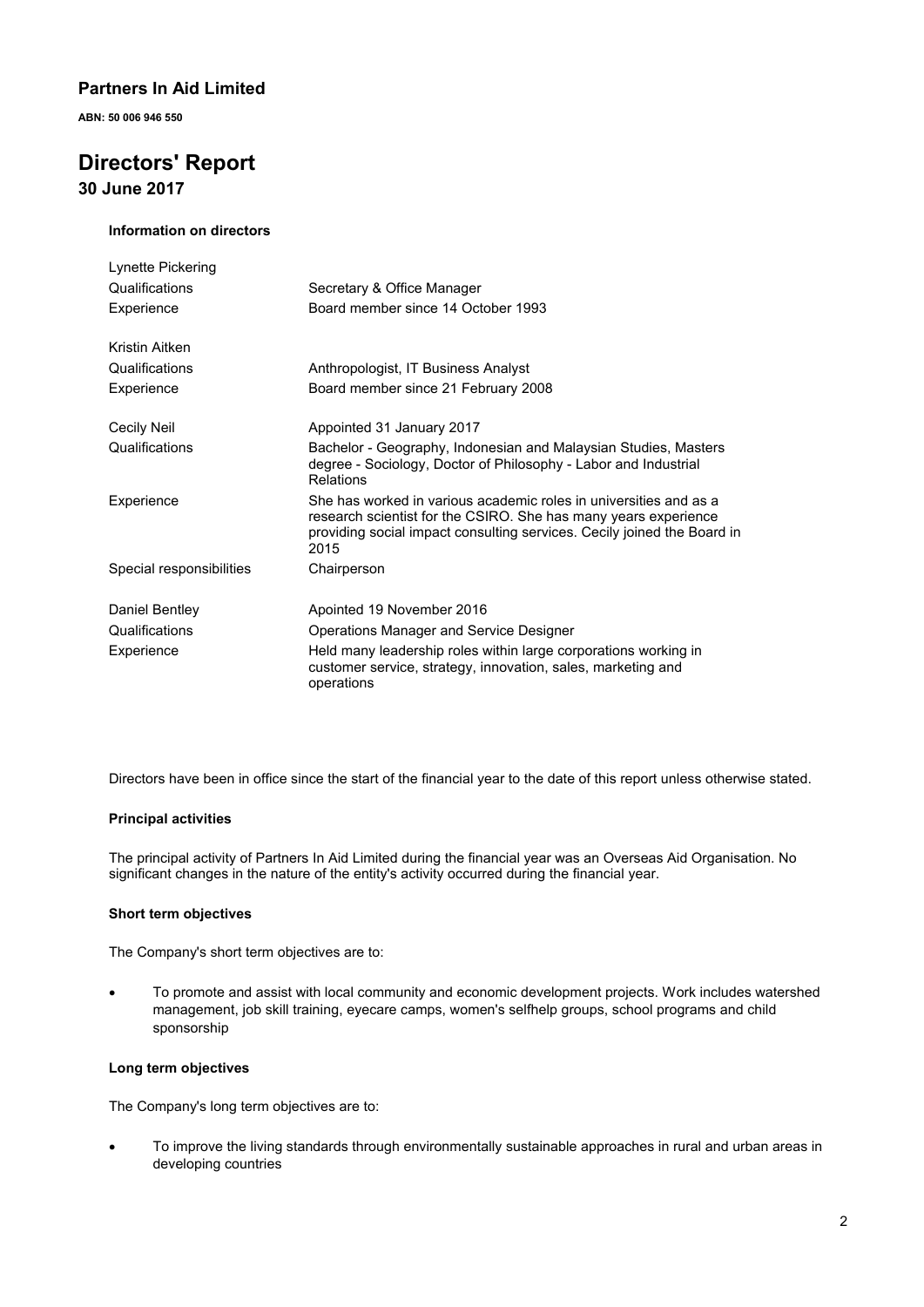ABN: 50 006 946 550

# Directors' Report

### 30 June 2017

#### Strategy for achieving the objectives

To achieve these objectives, the Company has adopted the following strategies:

- Selecting and managing all projects with respect and sensitivity to local values and customs, never using access to donors' money to impose our cultural values on counterpart agencies, or recipient communities.
- Ensuring that any potential conflict arising from a mismatch between the values of the sponsors and/or the Board of Partners In Aid Ltd, and the cultural values of the counterpart agency and/or recipient country, is avoided by the careful selection of both projects and overseas partners.
- ! Working closely with counterpart agencies to endeavour to ensure at all times that donors' money is spent in accordance with the initial project proposals.
- Being open and accountable to Partners In Aid Ltd donors.
- Guaranteeing that, if for some reason beyond the control of Partners In Aid Ltd, money donated for a particular purpose cannot be effectively used in the way intended, donors will be informed, and alternative uses of the money proposed.
- Endeavouring at all times to keep the proportion of donors' money spend on administration to below 15%.
- Embracing the Partners In Aid Ltd guiding principles.

#### How principal activities assisted in achieving the objectives

The principal activities assisted the Company in achieving its objectives by generating the funds to fund the projects set out in the objectives.

#### Performance measures

The following measures are used within the Company to monitor performance:

- ! ensure that administration costs do not exceed 15% of donor receipts
- actual versus budgeted results

#### Members guarantee

Partners In Aid Limited is a company limited by guarantee. In the event of, and for the purpose of winding up of the company, the amount capable of being called up from each members and any person or association who ceased to be a member in the year prior to the winding up, is limited to \$ 50 for members, subject to the provisions of the company's constitution.

At 30 June 2017 the collective liability of members was \$ 2,250 (2016: \$ 2,400).

#### Operating results and review of operations for the year

#### Operating result

The surplus/(deficit) of the Company for the financial year after providing for income tax amounted to \$ (21,446) deficit (2016: \$ 29,228).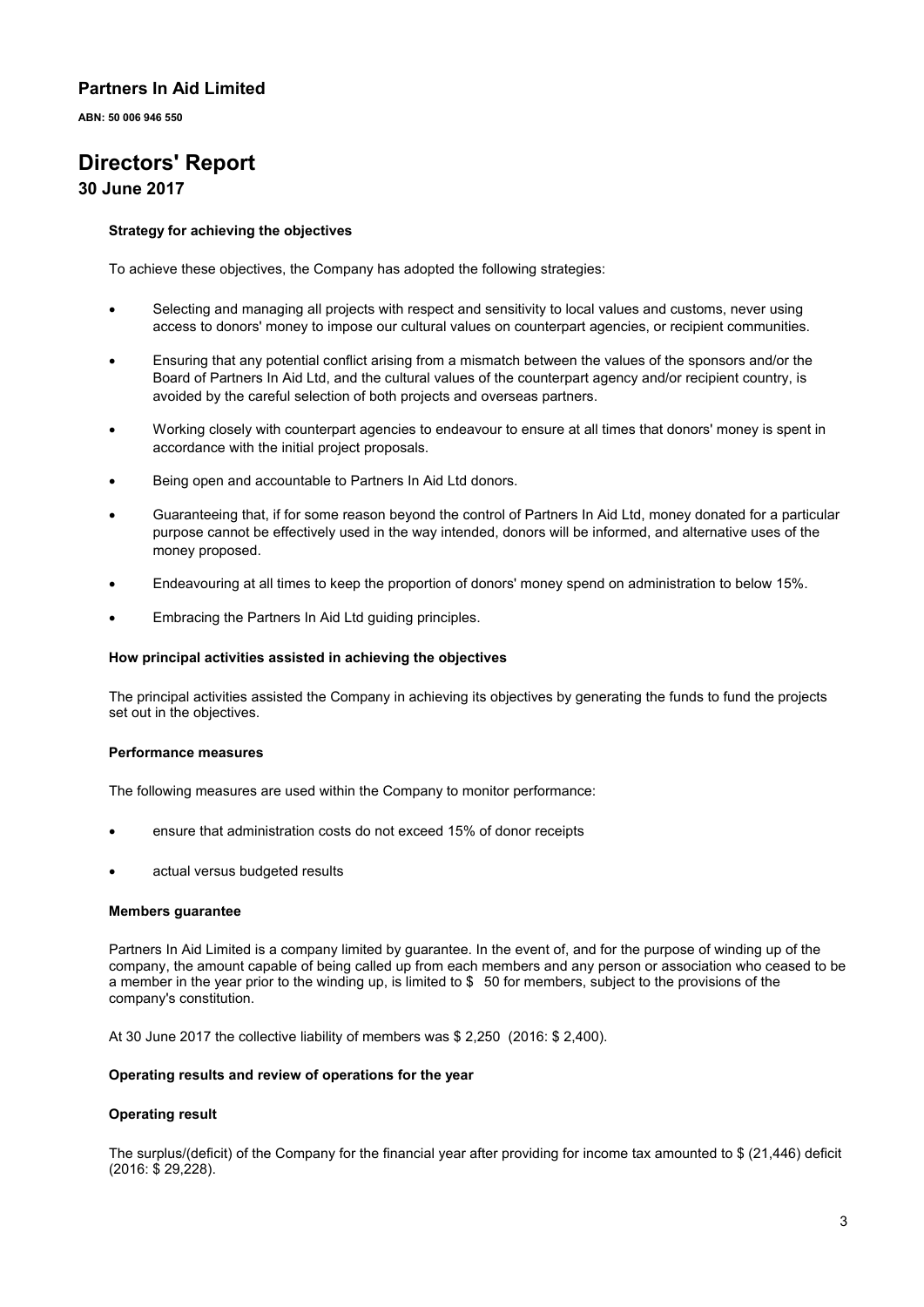ABN: 50 006 946 550

# Directors' Report

### 30 June 2017

#### Operating results and review of operations for the year Review of operations

A review of the operations of the Company during the financial year and the results of those operations show that revenue decreased by 23%, primarily as a result of a decrease in bequests received by \$74,340 compared to the previous year. Disbursements overseas were consistent with the previous year. Other expenses increased by \$5,298 which was primarily due to a increase in travel expenses on the previous year.

#### Significant changes in state of affairs

There have been no significant changes in the state of affairs of the Company during the year.

#### Events after the reporting date

No matters or circumstances have arisen since the end of the financial year which significantly affected or may significantly affect the operations of the Company, the results of those operations or the state of affairs of the Company in future financial years.

#### Future developments and results

Likely developments in the operations of the Company and the expected results of those operations in future financial years have not been included in this report as the inclusion of such information is likely to result in unreasonable prejudice to the Company.

#### Environmental issues

The Company's operations are not regulated by any significant environmental regulations under a law of the Commonwealth or of a state or territory of Australia.

#### Meetings of directors

During the financial year, 8 meetings of directors were held. Attendances by each director during the year were as follows:

|                   | Directors'<br>Meetings          |                    |  |
|-------------------|---------------------------------|--------------------|--|
|                   | Number<br>eligible to<br>attend | Number<br>attended |  |
| Amanda Stone      | 6                               | 5                  |  |
| Ann-Marie Maltby  | 5                               | 3                  |  |
| Graham Moore      | 8                               | 8                  |  |
| Andrea Pickering  | 8                               | 8                  |  |
| lan Pickering     | 8                               | 7                  |  |
| Lynette Pickering | 8                               | 7                  |  |
| Kristin Aitken    | 8                               | 6                  |  |
| Cecily Neil       | 8                               | 5                  |  |
| Daniel Bentley    | 4                               | 3                  |  |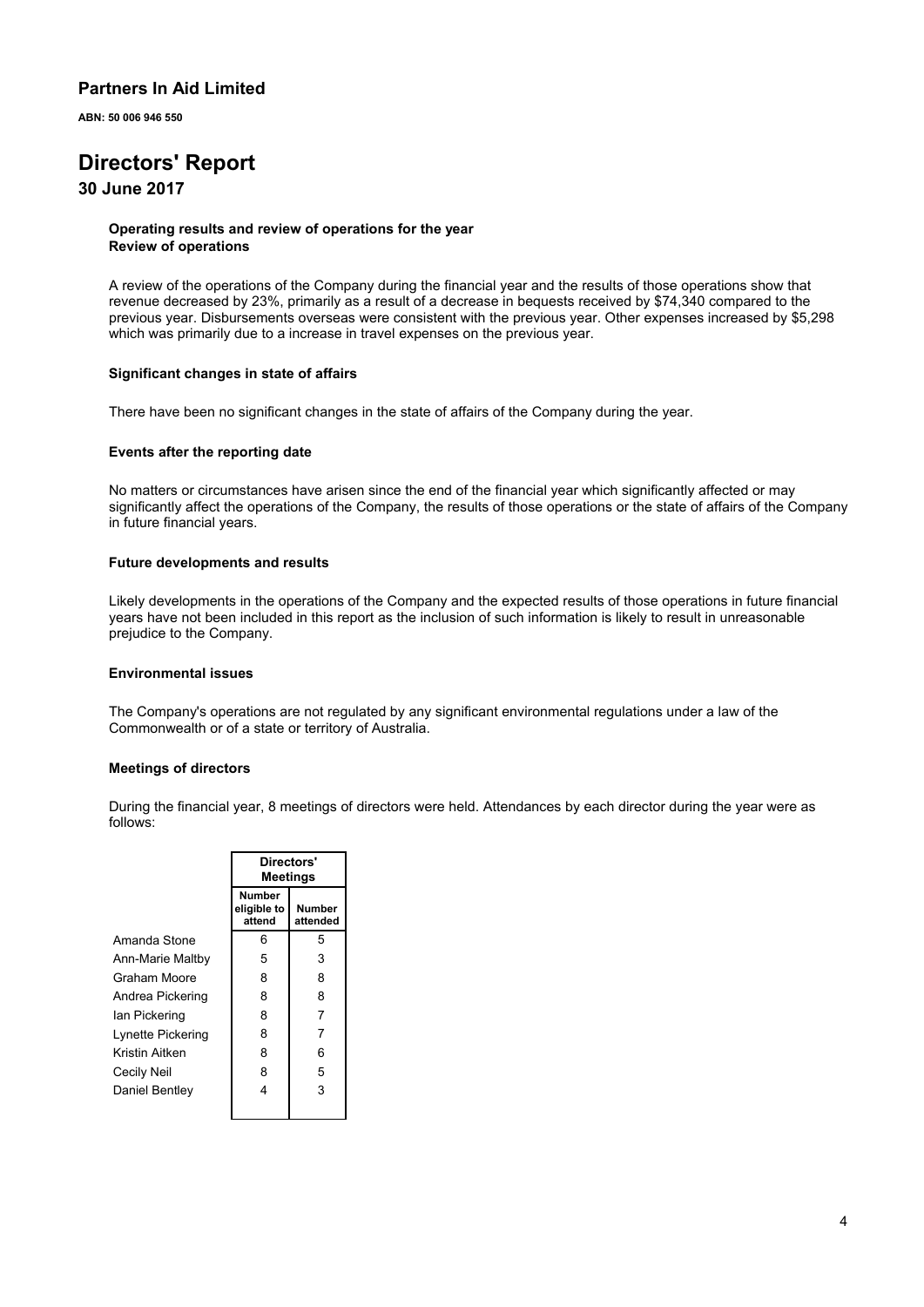ABN: 50 006 946 550

# Directors' Report 30 June 2017

#### Indemnification and insurance of officers and auditors

No indemnities have been given or insurance premiums paid, during or since the end of the financial year, for any person who is or has been an officer or auditor of Partners In Aid Limlted.

#### Auditor's independence declaration

The lead auditor's independence declaration in accordance with section 307C of the Corporations Act 2001, for the year ended 30 June 2017 has been received and can be found on page 6 of the financial report.

Signed in accordance with a resolution of the Board of Directors:

Director: Director: **Geeily Neit** 

Andrea Pickering

 $i$ <sup>th</sup> Dated this ........1.!................... day of November 2017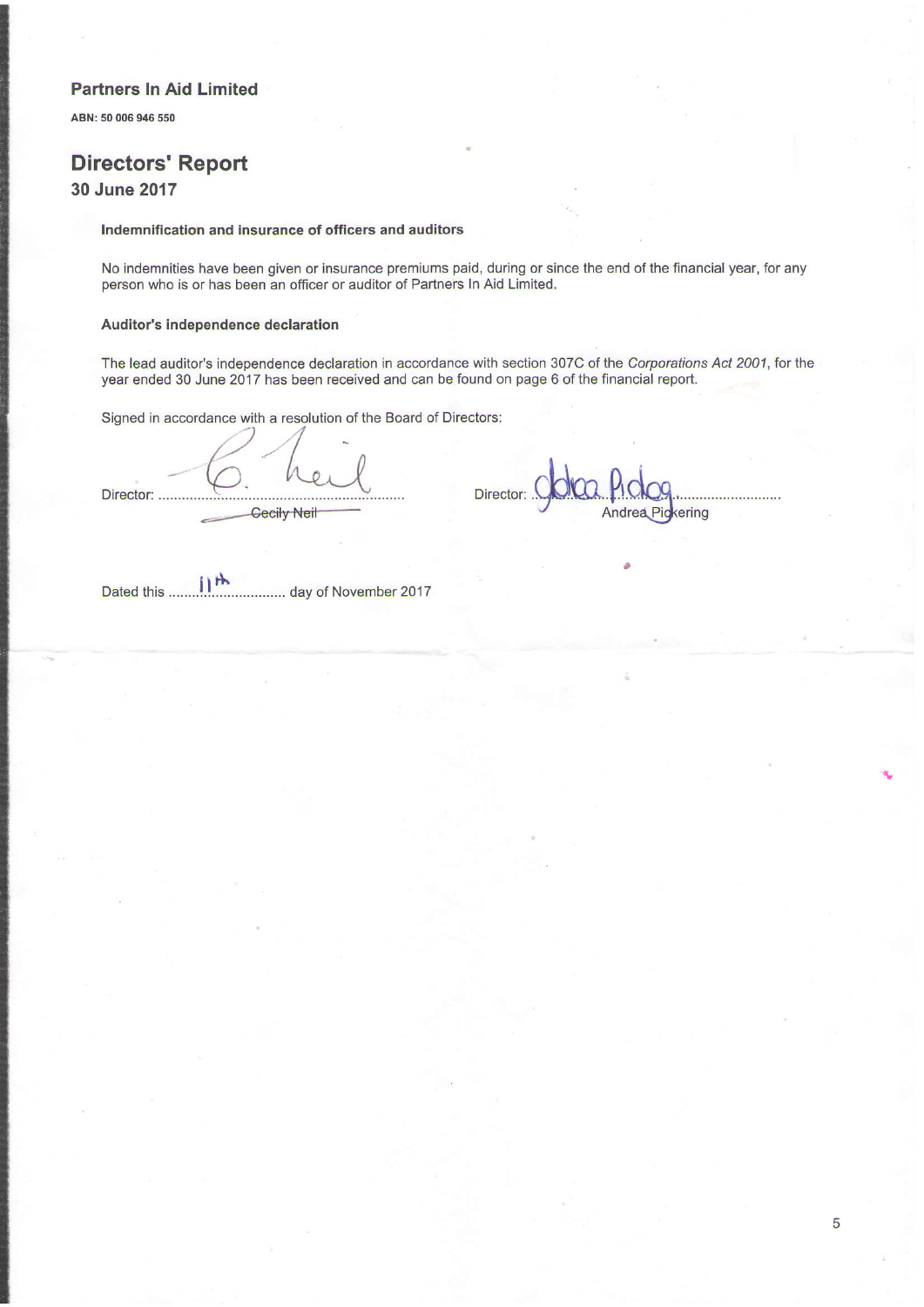

Ashfords Audit & Assurance Pty Ltd ABN 52 138 965 241

Dandenong: 40-42 Scott St, Dandenong VIC 3175 Dingley: Suite 5, 14 Garden Blvd, Dingley VIC 3172

PO Box 7177, Dandenong VIC 3175

 $(03)$  9551 6692 info@ashfords.com.au

### Partners In Aid Limited

ABN: 50 006 946 550

# Auditor's Independence Declaration under Section 60-40 of the Australian Charities and Not-for-profits Commission Act 2012 to the Directors of Partners In Aid Limited

I declare that, to the best of my knowledge and belief, during the year ended 30 June 2017, there have been:

- (i) no contraventions of the auditor independence requirements as set out in the Australian Charities and Not-forprofits Commission Act 2012 in relation to the audit; and
- (ii) no contraventions of any applicable code of professional conduct in relation to the audit.

Ashfords Andie and Assurance

Ryan H. Dummett **Director** 

Ashfords Andie and Assurance

Ashfords Audit and Assurance Pty Ltd Chartered Accountants

9 November 2017

40-42 Scott Street Dandenong

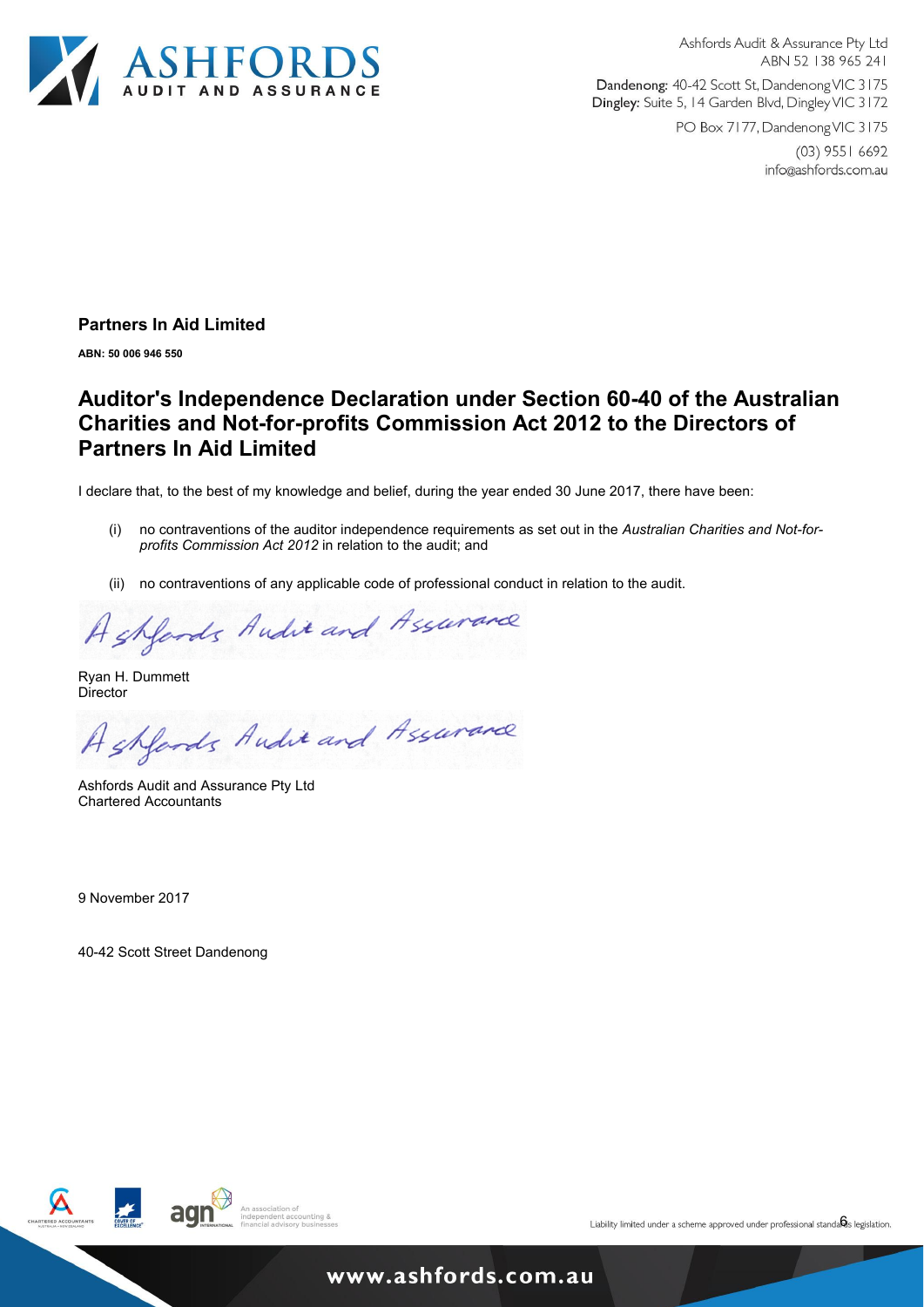ABN: 50 006 946 550

# Statement of Profit or Loss and Other Comprehensive Income For the Year Ended 30 June 2017

|                                                                                              |             | 2017       | 2016       |
|----------------------------------------------------------------------------------------------|-------------|------------|------------|
|                                                                                              | <b>Note</b> | \$         | \$         |
| Donations                                                                                    |             | 162,616    | 138,479    |
| Other income                                                                                 |             |            | 74,340     |
| Member subscriptions                                                                         |             | 1,182      | 1,296      |
| Interest received                                                                            |             | 2,476      | 2,421      |
| India disbursements                                                                          |             | (112, 398) | (129, 117) |
| Bangladesh disbursements                                                                     |             | (33,905)   | (33,920)   |
| Philippines disbursements                                                                    |             | (26, 470)  | (14, 622)  |
| Travel expenses                                                                              |             | (5,792)    | (1,266)    |
| Insurance expense                                                                            |             | (779)      | (1,029)    |
| Postage                                                                                      |             | (1, 476)   | (1, 141)   |
| Accounting fees                                                                              |             | (690)      | (1,260)    |
| Audit fees                                                                                   |             | (3, 100)   | (3,000)    |
| <b>ACFID</b> fees                                                                            |             | (1,671)    | (1,654)    |
| Other expenses                                                                               |             | (1, 439)   | (299)      |
| Surplus(Deficit) before income tax<br>Income tax expense                                     |             | (21, 446)  | 29,228     |
| Surplus(Deficit) for the year                                                                |             | (21, 446)  | 29,228     |
| Other comprehensive income, net of income tax                                                |             |            |            |
| Items that will not be reclassified subsequently<br>to profit or loss<br>Nil                 |             |            |            |
| Items that will be reclassified to profit or loss<br>when specific conditions are met<br>Nil |             |            |            |
| Total comprehensive income/(loss) for the year                                               |             | (21, 446)  | 29,228     |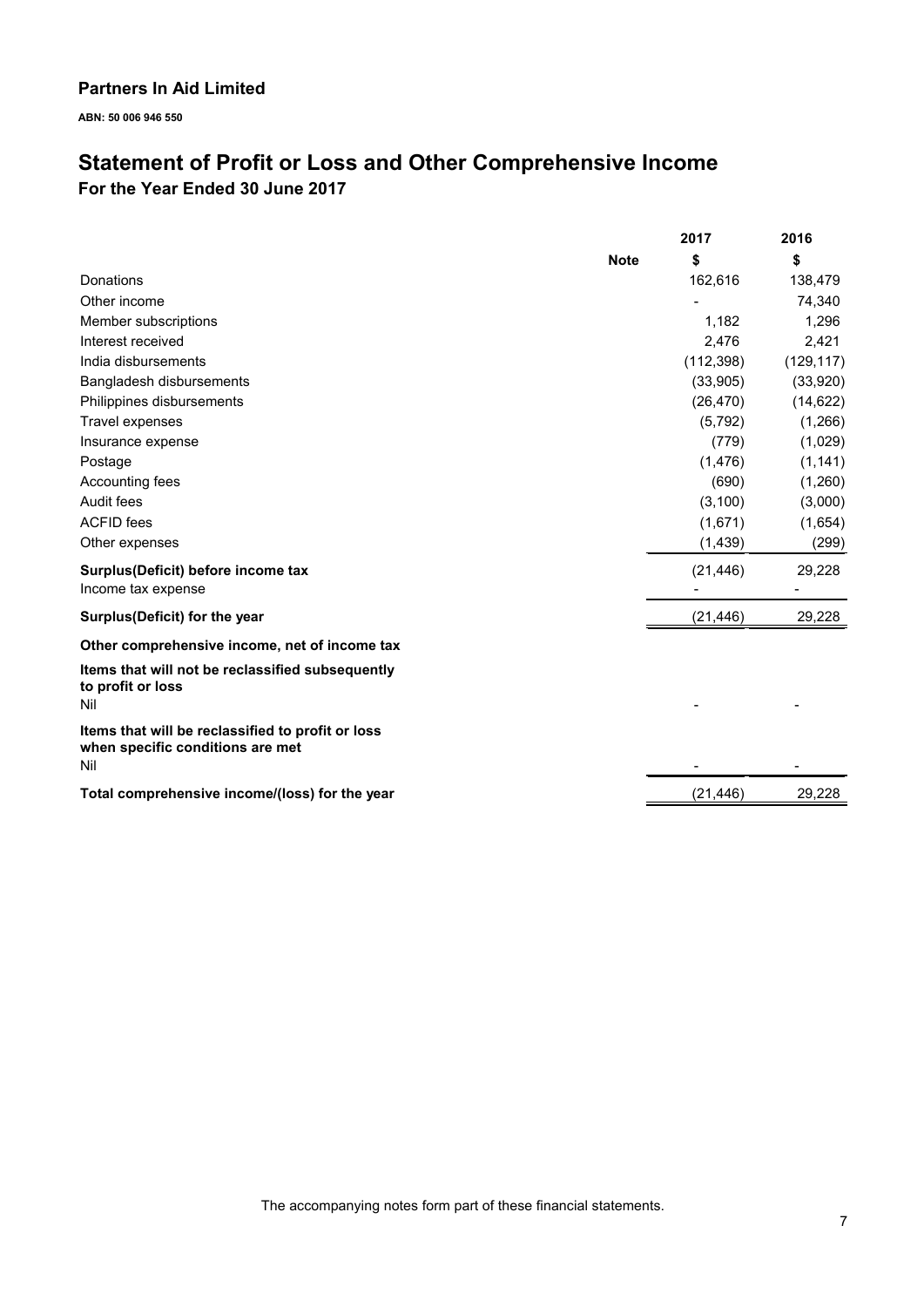ABN: 50 006 946 550

# Statement of Financial Position

30 June 2017

|                             | 2017        |         | 2016    |
|-----------------------------|-------------|---------|---------|
|                             | <b>Note</b> | \$      | \$      |
| <b>ASSETS</b>               |             |         |         |
| <b>CURRENT ASSETS</b>       |             |         |         |
| Cash and cash equivalents   | 3           | 127,223 | 148,558 |
| Trade and other receivables |             | 14      | 79      |
| <b>Financial assets</b>     | 4           | 70,000  | 70,000  |
| <b>TOTAL CURRENT ASSETS</b> |             | 197,237 | 218,637 |
| <b>TOTAL ASSETS</b>         |             | 197,237 | 218,637 |
| <b>LIABILITIES</b>          |             |         |         |
| <b>CURRENT LIABILITIES</b>  |             |         |         |
| Other financial liabilities |             | 568     | 522     |
| TOTAL CURRENT LIABILITIES   |             | 568     | 522     |
| <b>TOTAL LIABILITIES</b>    |             | 568     | 522     |
| <b>NET ASSETS</b>           |             | 196,669 | 218,115 |
|                             |             |         |         |
| <b>EQUITY</b>               |             |         |         |
| Accumulated surplus         |             | 196,669 | 218,115 |
| <b>TOTAL EQUITY</b>         |             | 196,669 | 218,115 |

The accompanying notes form part of these financial statements.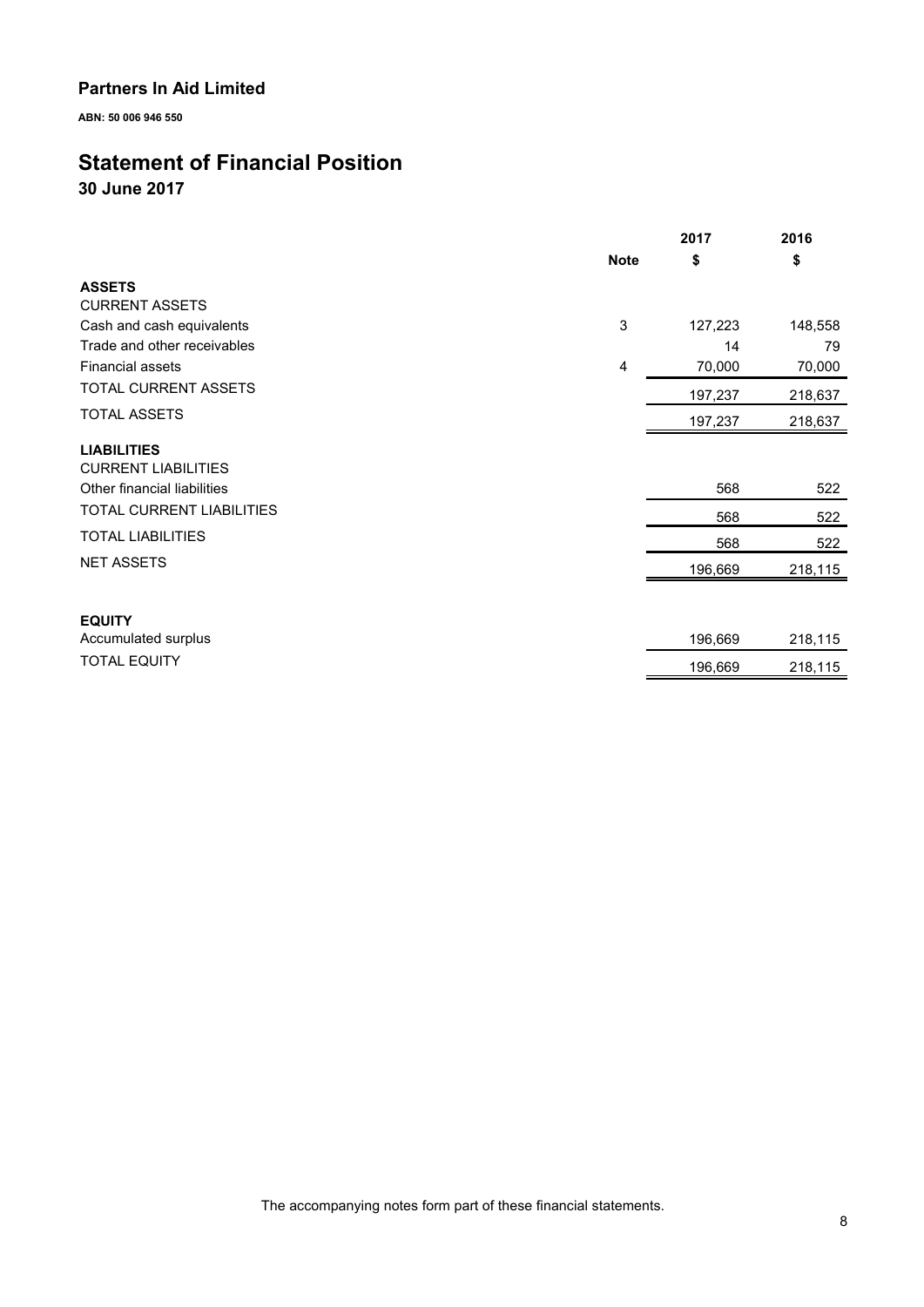ABN: 50 006 946 550

# Statement of Changes in Equity

# For the Year Ended 30 June 2017

### 2017

|                         | <b>Note</b> | Ordinary<br><b>Shares</b><br>S | Total<br>S |
|-------------------------|-------------|--------------------------------|------------|
| Balance at 1 July 2016  |             | 218,115                        | 218,115    |
| Deficit for the year    |             | (21, 446)                      | (21, 446)  |
| Balance at 30 June 2017 |             | 196,669                        | 196,669    |

#### 2016

|                         | Ordinary<br><b>Shares</b><br>Total |         |         |
|-------------------------|------------------------------------|---------|---------|
|                         | <b>Note</b>                        | S       | S       |
| Balance at 1 July 2015  |                                    | 188.887 | 188,887 |
| Surplus for the year    |                                    | 29.228  | 29.228  |
| Balance at 30 June 2016 |                                    | 218,115 | 218,115 |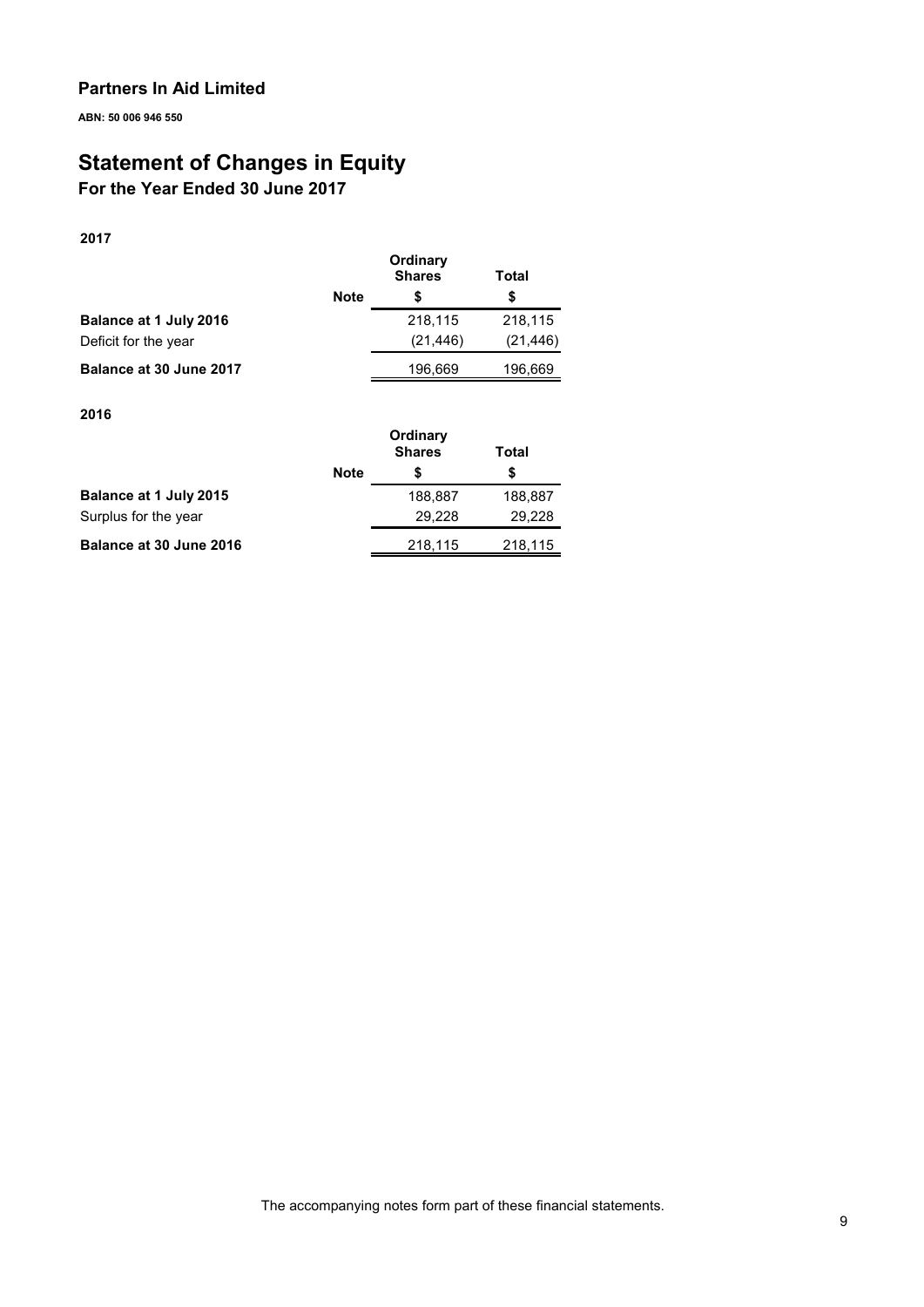ABN: 50 006 946 550

# Statement of Cash Flows

# For the Year Ended 30 June 2017

|                                                                                             |             | 2017       | 2016       |
|---------------------------------------------------------------------------------------------|-------------|------------|------------|
|                                                                                             | <b>Note</b> | \$         | \$         |
| <b>CASH FLOWS FROM OPERATING ACTIVITIES:</b>                                                |             |            |            |
| Receipts from operating income                                                              |             | 163,863    | 139,775    |
| Payments for operating expenses                                                             |             | (187, 674) | (187, 674) |
| Sundry income                                                                               |             |            | 74,340     |
| Interest received                                                                           |             | 2,476      | 2,421      |
| Net cash provided by/(used in) operating activities                                         |             | (21, 335)  | 28,862     |
| <b>CASH FLOWS FROM INVESTING ACTIVITIES:</b><br>(Reinvestment) / Redemption of term deposit |             |            | (35,478)   |
| Net cash used by investing activities                                                       |             |            | (35, 478)  |
| Net increase/(decrease) in cash and cash<br>equivalents held                                |             | (21, 335)  | (6,616)    |
| Cash and cash equivalents at beginning of year                                              |             | 148,558    | 155,174    |
| Cash and cash equivalents at end of financial year                                          | 3           | 127,223    | 148,558    |

The accompanying notes form part of these financial statements.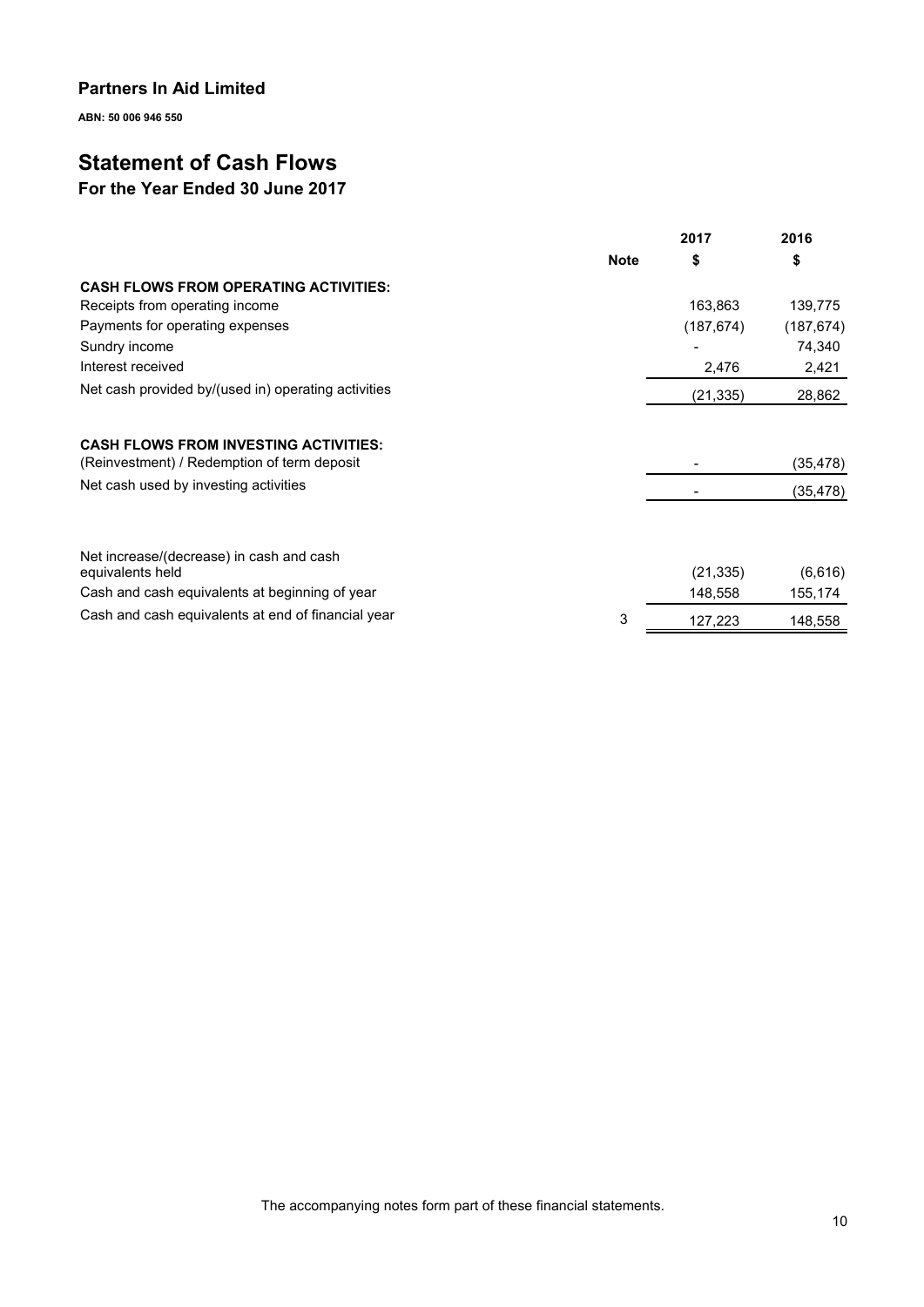ABN: 50 006 946 550

# Notes to the Financial Statements For the Year Ended 30 June 2017

The financial report covers Partners In Aid Limited as an individual entity. Partners In Aid Limited is a not-for-for profit Company limited by guarantee, incorporated and domiciled in Australia.

The functional and presentation currency of Partners In Aid Limited is Australian dollars.

The financial report was authorised for issue by the Directors on 9 November 2017.

Comparatives are consistent with prior years, unless otherwise stated.

#### 1 Basis of Preparation

The financial statements are general purpose financial statements that have been prepared in accordance with the Australian Accounting Standards - Reduced Disclosure Requirements and the Australian Charities and Not-for-profits Commission Act 2012.

The financial statements have been prepared on an accruals basis and are based on historical costs modified, where applicable, by the measurement at fair value of selected non-current assets, financial assets and financial liabilities.

Significant accounting policies adopted in the preparation of these financial statements are presented below and are consistent with prior reporting periods unless otherwise stated.

#### 2 Summary of Significant Accounting Policies

#### (a) Income Tax

The Company is exempt from income tax under Division 50 of the Income Tax Assessment Act 1997.

#### (b) Revenue and other income

#### **Donations**

Donations and bequests are recognised as revenue when received.

#### Interest revenue

Interest is recognised using the effective interest method.

#### **Subscriptions**

Revenue from the provision of membership subscriptions is recognised on a straight line basis over the financial year.

#### (c) Goods and services tax (GST)

Revenue, expenses and assets are recognised net of the amount of goods and services tax (GST), except where the amount of GST incurred is not recoverable from the Australian Taxation Office (ATO).

Receivables and payable are stated inclusive of GST.

The net amount of GST recoverable from, or payable to, the ATO is included as part of receivables or payables in the statement of financial position.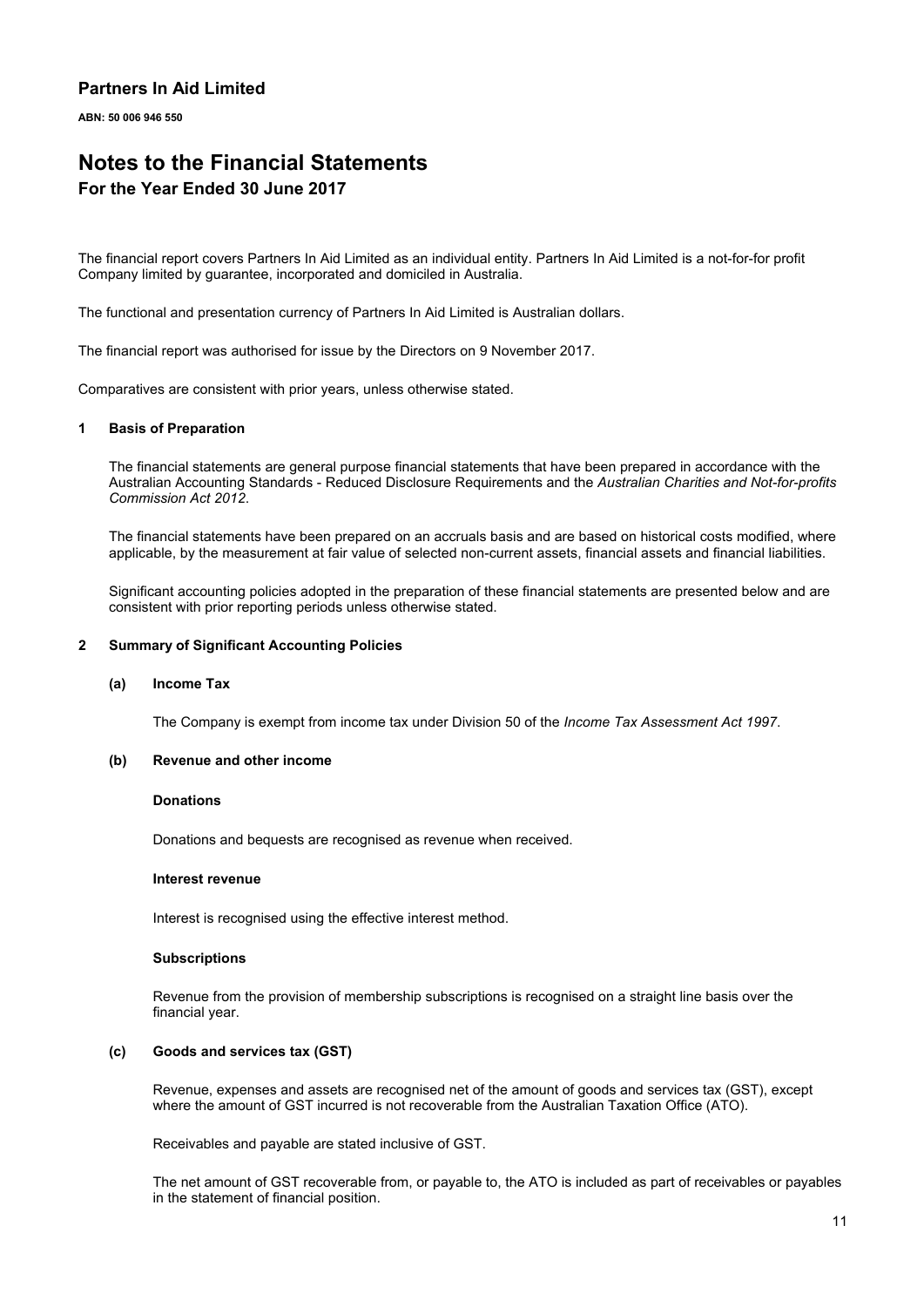ABN: 50 006 946 550

# Notes to the Financial Statements

### For the Year Ended 30 June 2017

#### 2 Summary of Significant Accounting Policies

#### (c) Goods and services tax (GST)

Cash flows in the statement of cash flows are included on a gross basis and the GST component of cash flows arising from investing and financing activities which is recoverable from, or payable to, the taxation authority is classified as operating cash flows.

#### (d) Financial instruments

Financial instruments are recognised initially using trade date accounting, i.e. on the date that the Company becomes party to the contractual provisions of the instrument.

On initial recognition, all financial instruments are measured at fair value plus transaction costs (except for instruments measured at fair value through profit or loss where transaction costs are expensed as incurred).

#### Financial Assets

Financial assets are divided into the following categories which are described in detail below:

- loans and receivables;
- financial assets at fair value through profit or loss;
- available-for-sale financial assets; and
- held-to-maturity investments.

Financial assets are assigned to the different categories on initial recognition, depending on the characteristics of the instrument and its purpose. A financial instrument's category is relevant to the way it is measured and whether any resulting income and expenses are recognised in profit or loss or in other comprehensive income.

All income and expenses relating to financial assets are recognised in the statement of profit or loss and other comprehensive income in the 'finance income' or 'finance costs' line item respectively.

#### Loans and receivables

Loans and receivables are non-derivative financial assets with fixed or determinable payments that are not quoted in an active market. They arise principally through the provision of goods and services to customers but also incorporate other types of contractual monetary assets.

After initial recognition these are measured at amortised cost using the effective interest method, less provision for impairment. Any change in their value is recognised in profit or loss.

The Company's trade and other receivables fall into this category of financial instruments.

Significant receivables are considered for impairment on an individual asset basis when they are past due at the reporting date or when objective evidence is received that a specific counterparty will default.

The amount of the impairment is the difference between the net carrying amount and the present value of the future expected cash flows associated with the impaired receivable.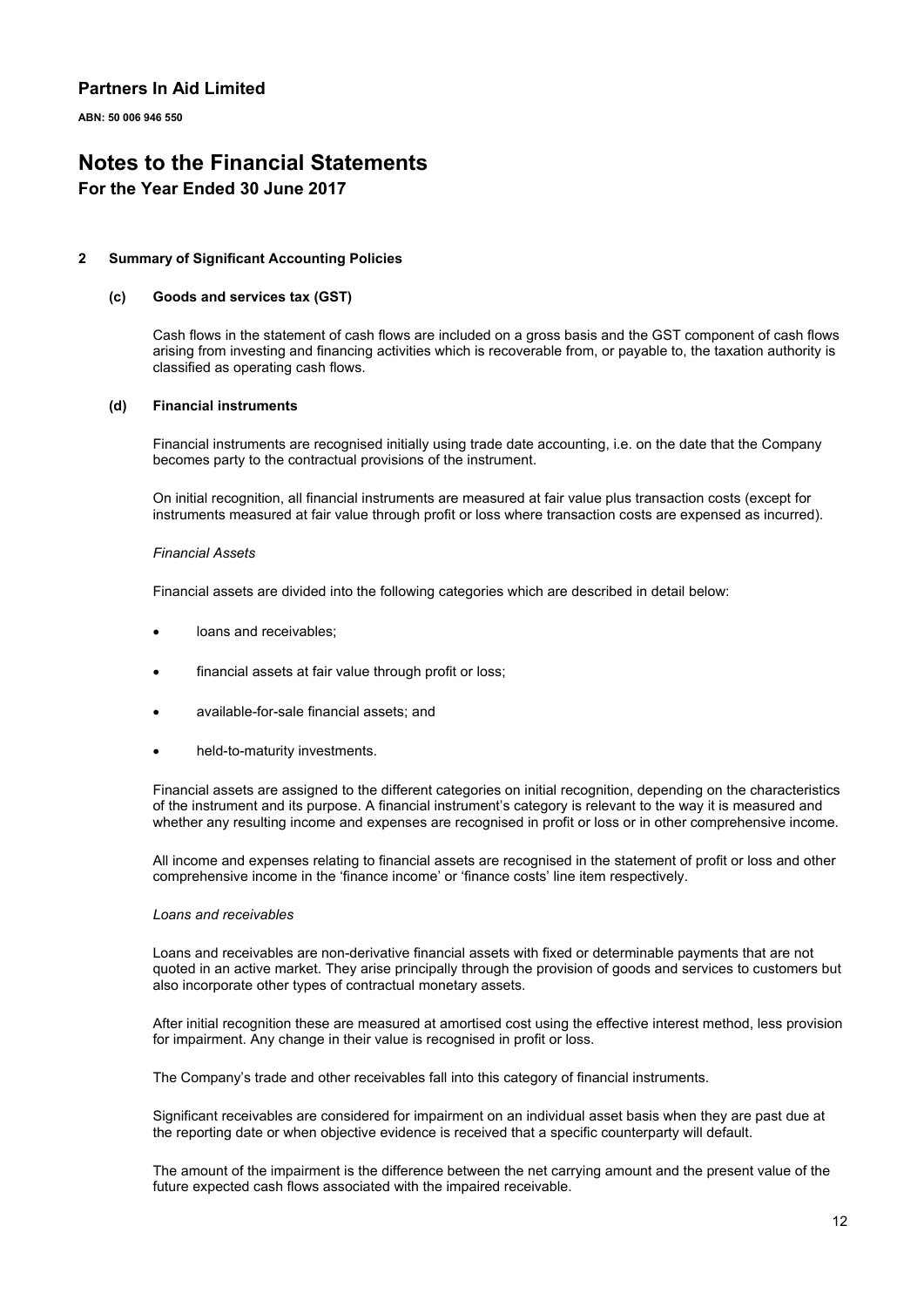ABN: 50 006 946 550

# Notes to the Financial Statements

### For the Year Ended 30 June 2017

#### 2 Summary of Significant Accounting Policies

#### (d) Financial instruments

In some circumstances, the Company renegotiates repayment terms with customers which may lead to changes in the timing of the payments, the Company does not necessarily consider the balance to be impaired, however assessment is made on a case-by-case basis.

#### Financial assets at fair value through profit or loss

Financial assets at fair value through profit or loss include financial assets:

- acquired principally for the purpose of selling in the near future
- designated by the entity to be carried at fair value through profit or loss upon initial recognition or
- which are derivatives not qualifying for hedge accounting.

The Company has some derivatives which are designated as financial assets at fair value through profit or loss.

Assets included within this category are carried in the statement of financial position at fair value with changes in fair value recognised in finance income or expenses in profit or loss.

Any gain or loss arising from derivative financial instruments is based on changes in fair value, which is determined by direct reference to active market transactions or using a valuation technique where no active market exists.

#### Held-to-maturity investments

Held-to-maturity investments are non-derivative financial assets with fixed or determinable payments and fixed maturity. Investments are classified as held-to-maturity if it is the intention of the Company's management to hold them until maturity.

Held-to-maturity investments are subsequently measured at amortised cost using the effective interest method, with revenue recognised on an effective yield basis. In addition, if there is objective evidence that the investment has been impaired, the financial asset is measured at the present value of estimated cash flows. Any changes to the carrying amount of the investment are recognised in profit or loss.

#### Available-for-sale financial assets

Available-for-sale financial assets are non-derivative financial assets that do not qualify for inclusion in any of the other categories of financial assets or which have been designated in this category. The Company's available-for-sale financial assets comprise listed securities.

All available-for-sale financial assets are measured at fair value, with subsequent changes in value recognised in other comprehensive income.

Gains and losses arising from financial instruments classified as available-for-sale are only recognised in profit or loss when they are sold or when the investment is impaired.

In the case of impairment or sale, any gain or loss previously recognised in equity is transferred to the profit or loss.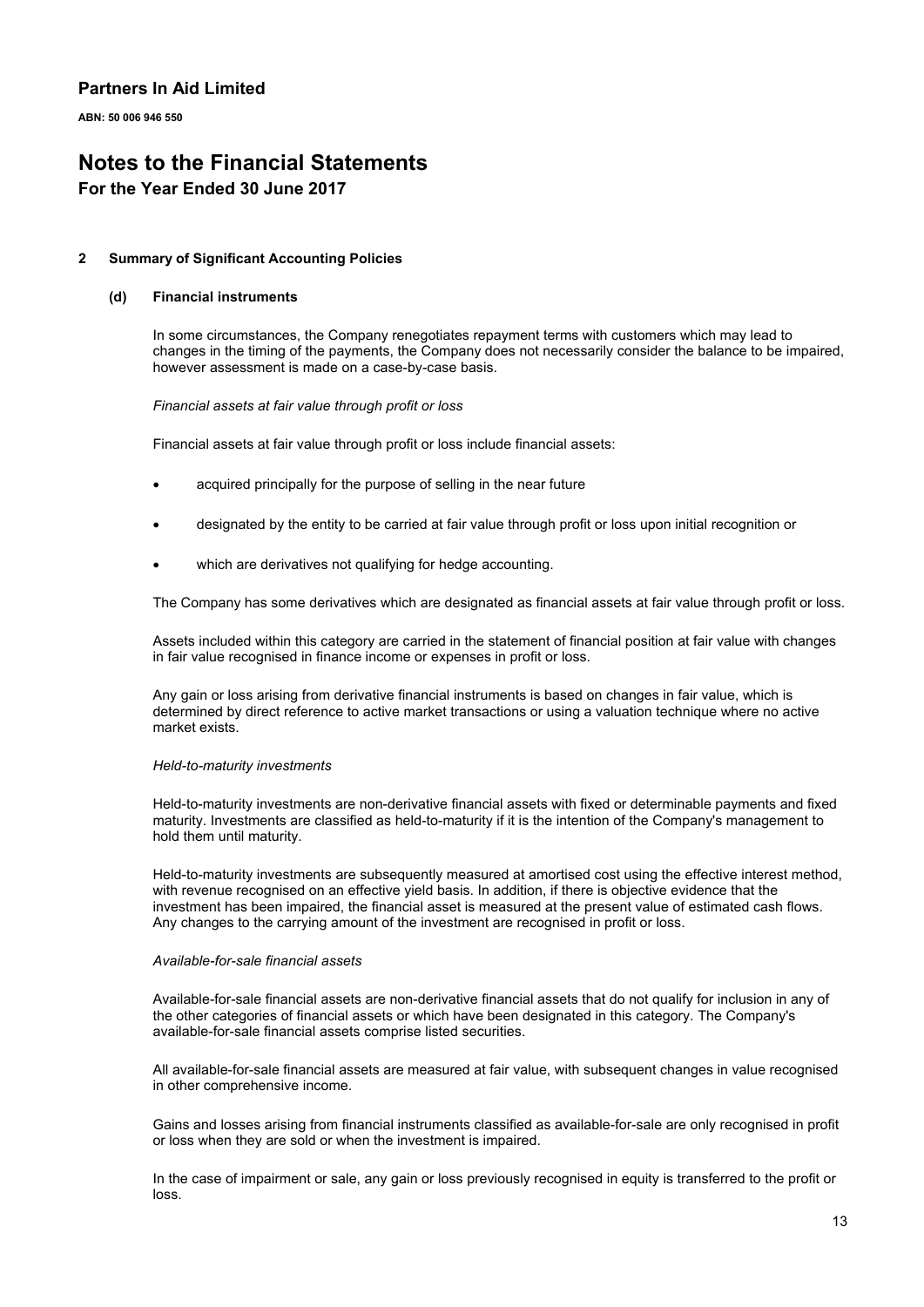ABN: 50 006 946 550

# Notes to the Financial Statements

### For the Year Ended 30 June 2017

#### 2 Summary of Significant Accounting Policies

#### (d) Financial instruments

Losses recognised in the prior period statement of profit or loss and other comprehensive income resulting from the impairment of debt securities are reversed through the statement of profit or loss and other comprehensive income, if the subsequent increase can be objectively related to an event occurring after the impairment loss was recognised in profit or loss.

#### Impairment of financial assets

At the end of the reporting period the Company assesses whether there is any objective evidence that a financial asset or group of financial assets is impaired.

#### Financial assets at amortised cost

If there is objective evidence that an impairment loss on financial assets carried at amortised cost has been incurred, the amount of the loss is measured as the difference between the asset's carrying amount and the present value of the estimated future cash flows discounted at the financial assets original effective interest rate.

Impairment on loans and receivables is reduced through the use of an allowance accounts, all other impairment losses on financial assets at amortised cost are taken directly to the asset.

Subsequent recoveries of amounts previously written off are credited against other expenses in profit or loss.

#### Available-for-sale financial assets

A significant or prolonged decline in value of an available-for-sale asset below its cost is objective evidence of impairment, in this case, the cumulative loss that has been recognised in other comprehensive income is reclassified from equity to profit or loss as a reclassification adjustment. Any subsequent increase in the value of the asset is taken directly to other comprehensive income.

#### (e) Cash and cash equivalents

Cash and cash equivalents comprises cash on hand, demand deposits and short-term investments which are readily convertible to known amounts of cash and which are subject to an insignificant risk of change in value.

#### (f) Adoption of new and revised accounting standards

The Company has adopted all standards which became effective for the first time at 30 June 2017, the adoption of these standards has not caused any material adjustments to the reported financial position, performance or cash flow of the Company.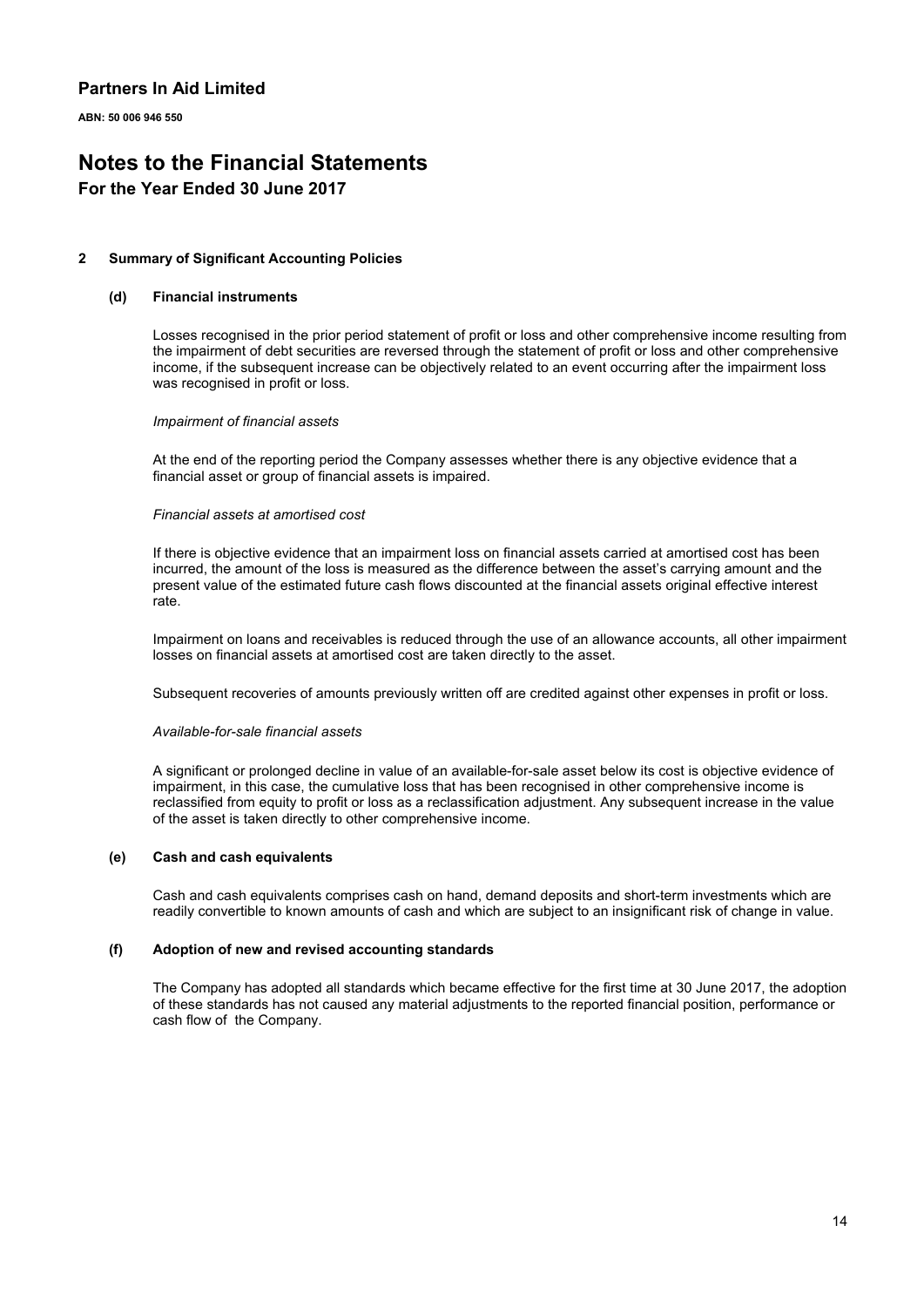ABN: 50 006 946 550

# Notes to the Financial Statements

# For the Year Ended 30 June 2017

#### 3 Cash and Cash Equivalents

|                                 | 2017    | 2016    |
|---------------------------------|---------|---------|
|                                 |         | S       |
| Cash at bank                    | 127,215 | 147,151 |
| Other cash and cash equivalents |         | 1.407   |
|                                 | 127,223 | 148,558 |

### Reconciliation of cash

Cash and Cash equivalents reported in the statement of cash flows are reconciled to the equivalent items in the statement of financial position as follows:  $2217$ 2016

|   |                                               | 2017    | 2016    |
|---|-----------------------------------------------|---------|---------|
|   |                                               | \$      | \$      |
|   | Cash and cash equivalents                     | 127,223 | 148,558 |
|   | Balance as per statement of cash flows        | 127,223 | 148,558 |
| 4 | <b>Financial assets</b>                       |         |         |
|   |                                               | 2017    | 2016    |
|   |                                               | \$      | \$      |
|   | <b>CURRENT</b>                                |         |         |
|   | Held-to-maturity financial assets<br>(a)      | 70,000  | 70,000  |
|   | Total current assets                          | 70,000  | 70,000  |
|   |                                               |         |         |
|   | (a)<br>Held-to-maturity investments comprise: | 2017    | 2016    |
|   |                                               |         |         |
|   |                                               | \$      | \$      |
|   | Term deposit                                  | 70,000  | 70,000  |
|   |                                               | 70,000  | 70,000  |

### 5 Members' Guarantee

The Company is incorporated under the Corporations Act 2001 and is a Company limited by guarantee. If the Company is wound up, the constitution states that each member is required to contribute a maximum of \$ 50 each towards meeting any outstandings and obligations of the Company. At 30 June 2017 the number of members was 45 (2016: 48).

#### 6 Auditors' Remuneration

|                                                                                           | 2017<br>S | 2016<br>\$ |
|-------------------------------------------------------------------------------------------|-----------|------------|
| Remuneration of the auditor of the company, Ashfords<br>Audit and Assurance Pty Ltd, for: |           |            |
| - auditing the financial statements                                                       | 3.100     | 3,000      |
| - preparation of financial statements                                                     | 500       | 500        |
| Total                                                                                     | 3.600     | 3,500      |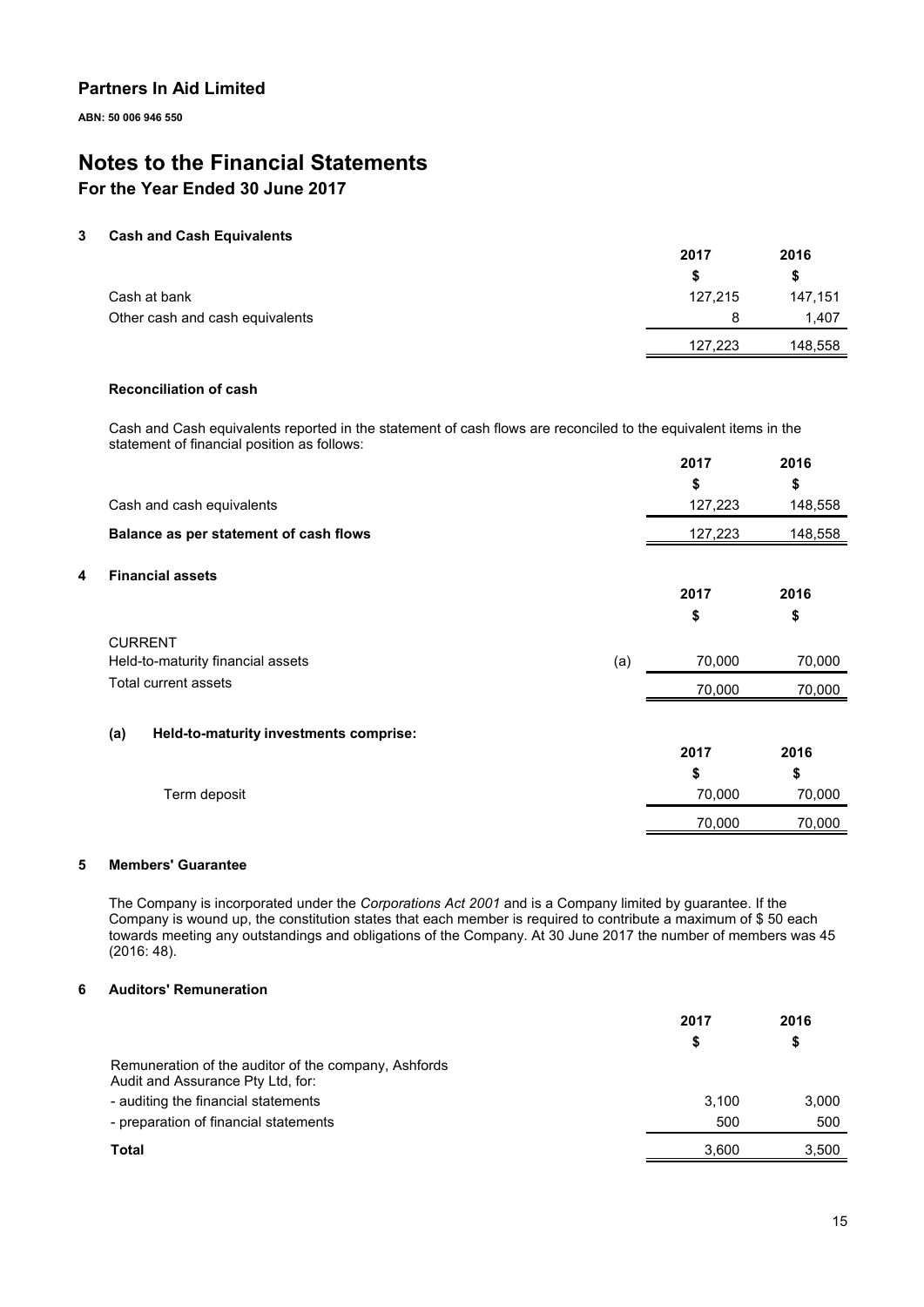ABN: 50 006 946 550

# Notes to the Financial Statements

### For the Year Ended 30 June 2017

#### 7 Contingencies

As at the date of preparation of financial statements and on advice from the Board of Directors, the following funds are committed for the subsequent reporting period to projects and cost areas listed below:

|                                                   | 2017    | 2016    |
|---------------------------------------------------|---------|---------|
|                                                   | \$      | \$      |
| <b>Contingent Liabilities</b>                     |         |         |
| <b>Bangladesh</b>                                 |         |         |
| <b>JRDP Project</b>                               | 21,000  | 21,000  |
| <b>TTIS Project</b>                               | 12,931  | 12,910  |
| Total commitments to Bangladesh                   | 33,931  | 33,910  |
| India                                             |         |         |
| <b>SEDS Project</b>                               | 37,222  | 35,353  |
| <b>SEDS Low Carbon Project</b>                    | 26,560  | 13,500  |
| SEDS Child Sponsorship                            | 21,036  | 24,064  |
| ABWU Sponsorship                                  | 15,746  | 17,500  |
| Total commitments to India                        | 100,564 | 90,417  |
| <b>Philippines</b>                                |         |         |
| Project                                           | 12,000  | 13,000  |
| Total Commitments for the year ended 30 June 2018 | 146,495 | 137,327 |

Cash funds available to meet these commitments at 30 June 2017 total \$127,223 (2016: \$148,558) as per the statement of financial position. Commitments to the above projects are subject to the company having sufficient cash funds available. Commitments beyond 30 June 2018 have not been included above as it is uncertain whether the company will have sufficient cash flow to meet such commitments.

#### 8 Events after the end of the Reporting Period

The financial report was authorised for issue on 9 November 2017 by the Board of Directors.

No matters or circumstances have arisen since the end of the financial year which significantly affected or may significantly affect the operations of the Company, the results of those operations or the state of affairs of the Company in future financial years.

#### 9 Company Details

The registered office of and principal place of business of the company is:

Partners In Aid Limited 159 Cranbourne Road Narre Warren VIC 3805